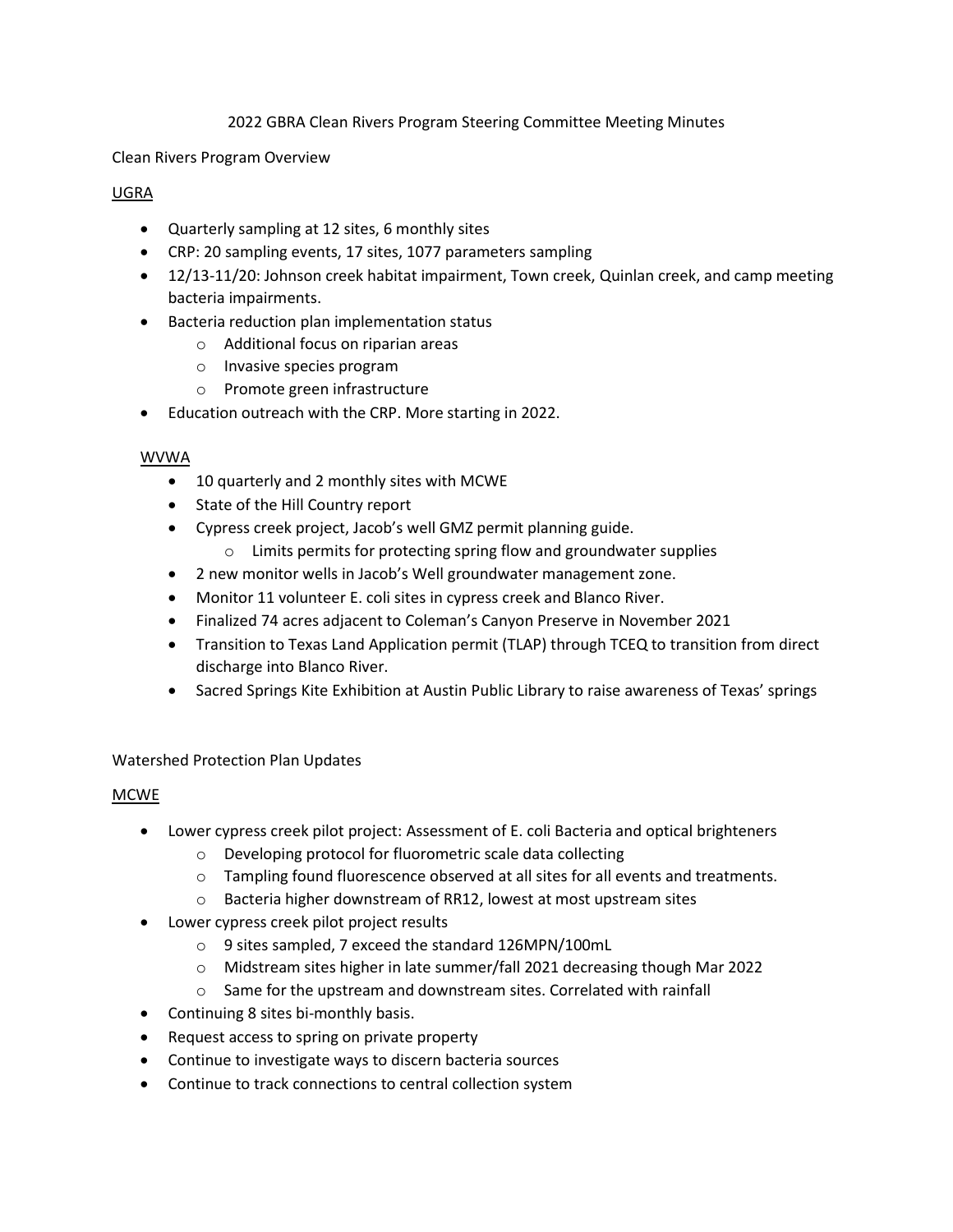### Upper San Marcos River Watershed

- TCEQ Implementation Phase I Riparian restoration outreach programs
	- o Sessom Creek Natural Area riparian and stream restoration (Complete Fall 2022)
	- o Vegetative filter strips complete
	- o TPWD recreational trails grant- design phase wrap up late 2022
- Stream Team 2021 Activity
	- o 67 active sites, 922 sampling events, 31 trainings
	- o 4 upcoming training events for Standard Core

# Plum Creek Watershed

- 2021-2022 updates
	- o 2022 WPP under review at TCEQ
	- o 17000 feral hogs removed since 2013
	- o Dissolved oxygen removed at confluence with SM river and town branch station.
- New group, Plum Creek Stewards for Texas Stream Team
- Damage surveys on Feral hogs through the PC watershed
- $\bullet$  Successful cleanup event November 6<sup>th</sup> 2021
- Great Texas River Cleanup-upper plum creek successful event
- Workshop held for Texas Well Owner Network on March 4<sup>th</sup> 2022
- Local work Group on April  $7<sup>th</sup>$  2022 with Natural Resource Conservation Service
- Steering Committee Meeting held on December  $9<sup>th</sup>$ , 2021
	- o Intro to Caldwell county environmental enforcement unit
- Steering committee meeting March  $24<sup>th</sup>$ , 2022
- Outreach and Engagement- Sip and Stroll April 2<sup>nd</sup> 2022
	- o Earth Day Celebration April 23rd 2022
- 4 upcoming outreach events

# Dry Comal and Comal River Watershed

- BST study conducted in 2013 & 2016, approx. 60% bacteria from wildlife
	- o 220 signs added to prevent feeding of wildlife
- Waterfowl Management since 2019
	- o 203 trapped and removed, 114 eggs coated in vegetable oil.
- WPP Educational Video playing at 2 local theatres
- WPP signage installed at 6 locations in fall 2021
- Creation of 2 educational games to be tested and published in spring 2022.
- Stormwater sampling continuing at 12 locations 4 outfall into Comal river and 8 SW to Dry Comal
- New Grant contract through TCEQ started September  $1<sup>st</sup>$ , 2021